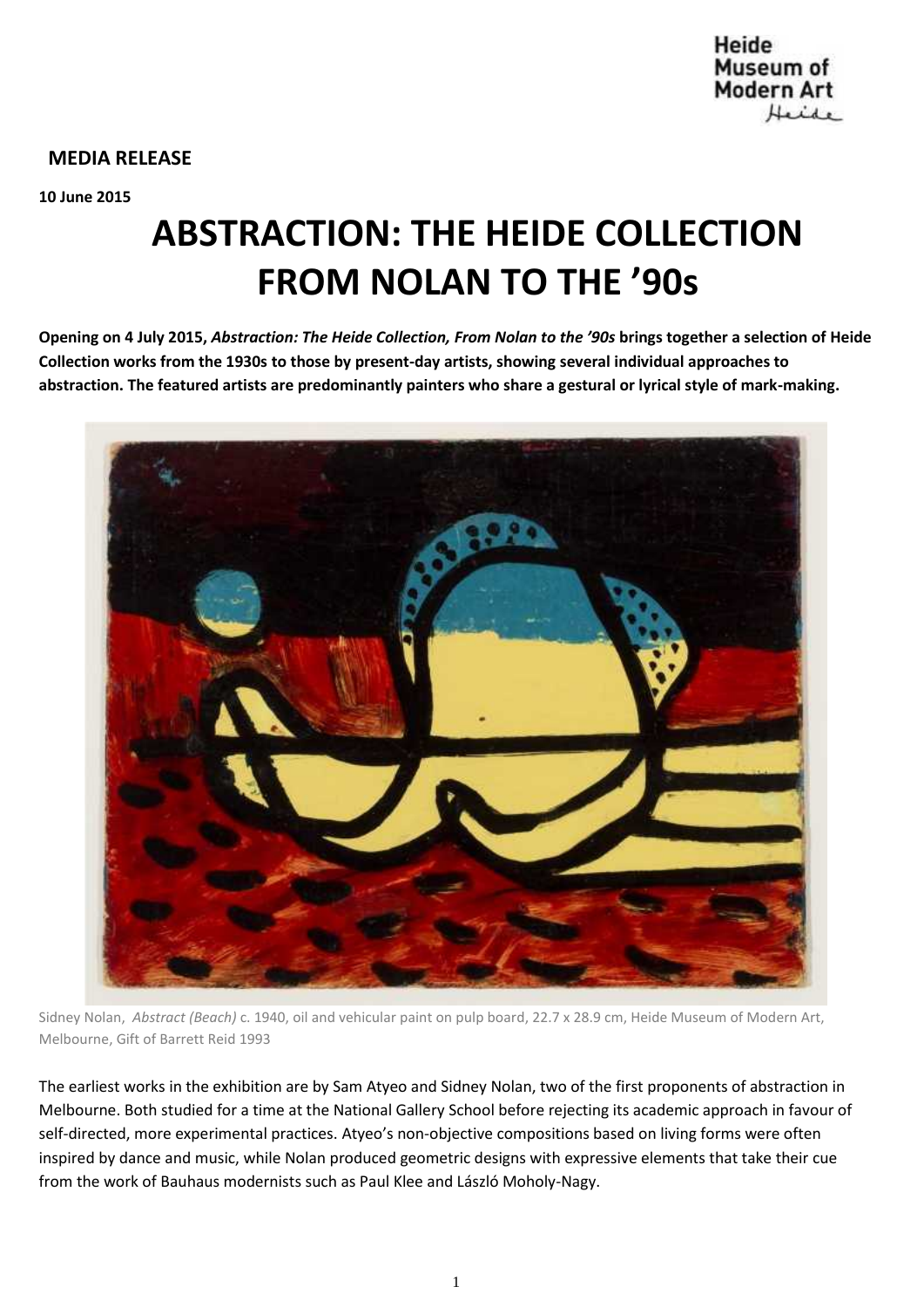

# **MEDIA RELEASE**

The next phase of modernist abstraction is represented by contemporaries John Passmore, whose painting evolves from Cezanne-like forms, and Roger Kemp, whose paintings and prints are inspired by universal rhythms and the transcendental possibilities of non-representational visual language. More recent works by Paul Boston extend this approach in their meditative arrangements of ambiguous organic shapes that draw on his experience of Zen philosophy and his reflections on being. Open-ended associations are likewise a hallmark of Aida Tomescu's intensively worked paintings, which combine a dense application of paint, emotive colour and calligraphic brushstrokes. With evocative titles they summon figurative allusions yet at the same time resist being limited to one interpretation.



Paul Boston, *Painting with blue and orange,* 1999, oil on linen, 122 x 137 cm, Heide Museum of Modern Art, Melbourne , Gift of Rae Rothfield 2010, © Paul Boston

*Curator Linda Michael is available for interview. High res images are available upon request.*